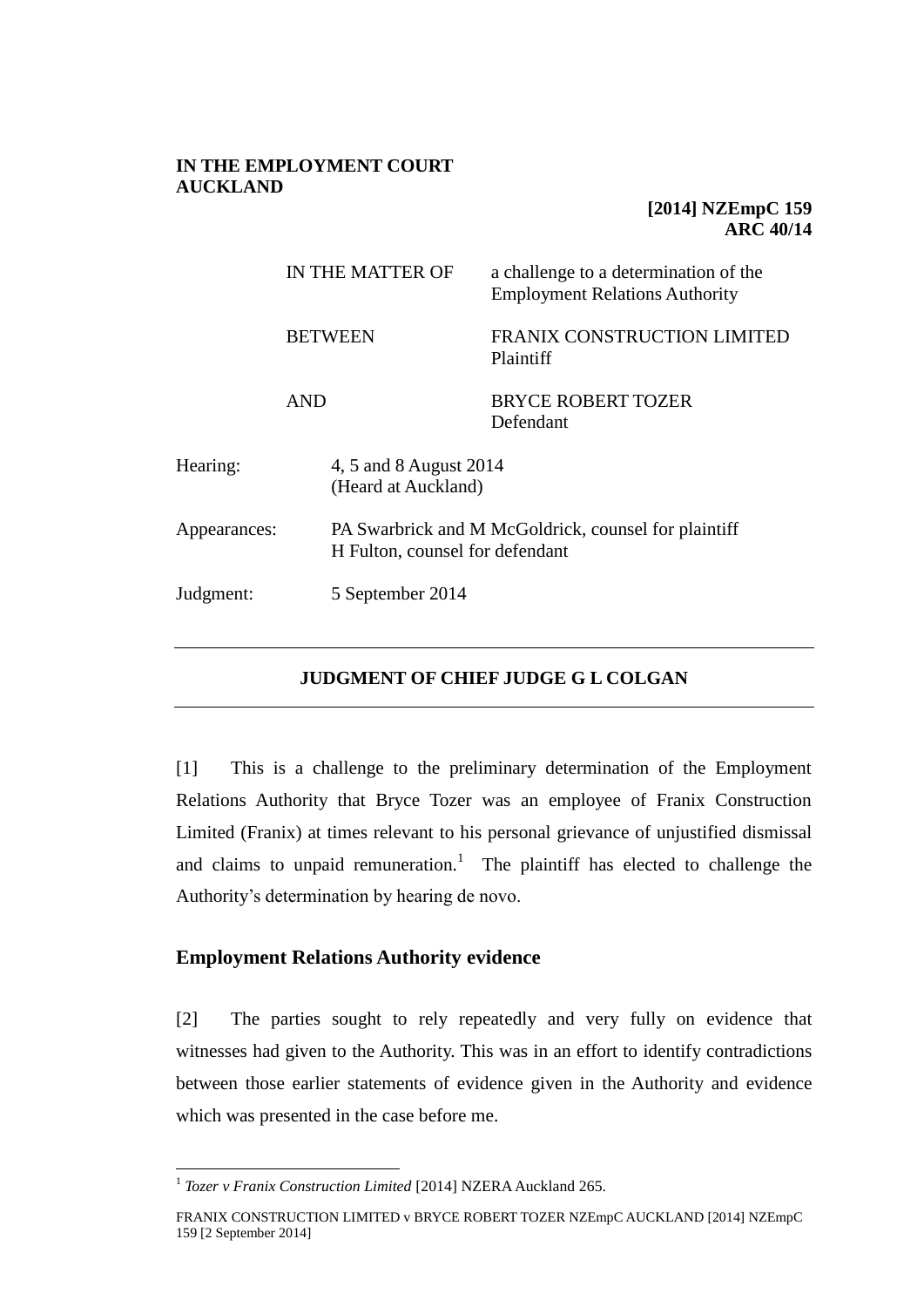[3] The best, indeed only, reliable evidence of what may have been put before the Authority were the 'witness statements' of a number of persons whose evidence the parties wished the Authority to take into account. As produced to the Court, these were unsigned and unsworn statements, what might be called 'briefs of evidence' in proceedings in this Court. The evidence before me establishes that in almost every case, however, the contents of these were explored further by the Authority Member in questioning those witnesses and, in many cases, matters which did not appear on those witness statements or were only referred to briefly, were expanded upon. There is no record of the evidence considered by the Authority, whether official or unofficial. Sometimes parties or their representatives take notes during investigation meetings but none was adduced at this hearing. An Authority Member may also take his or her own notes of the evidence and although such documents may be relevant in judicial review proceedings, they do not form part of the very limited record from the Authority's investigation on a challenge such as this. Counsel for one of the parties was also that party's representative in the Authority but was not permitted to give evidence from the Bar to contradict a witness's account of what was or was not said in the Authority.

[4] In all the foregoing circumstances, there is little or no probative value in pursuing such alleged inconsistencies in evidence between the two bodies, at least where there is a denial by the witness about the content of what was said. As occurs in some cases, there was not any record by the Authority Member in the determination of any significant concession made by a witness. Not forgetting that this was a challenge by hearing de novo, I can only say that the Court was not assisted in determining this case by extensive references, in questions in crossexamination, to what happened in the Authority, to support arguments of evidential inconsistency.

#### **The relevant facts**

[5] The following are the facts relevant to the determination of the employment relationship issue under s 6 of the Employment Relations Act 2000 (the Act).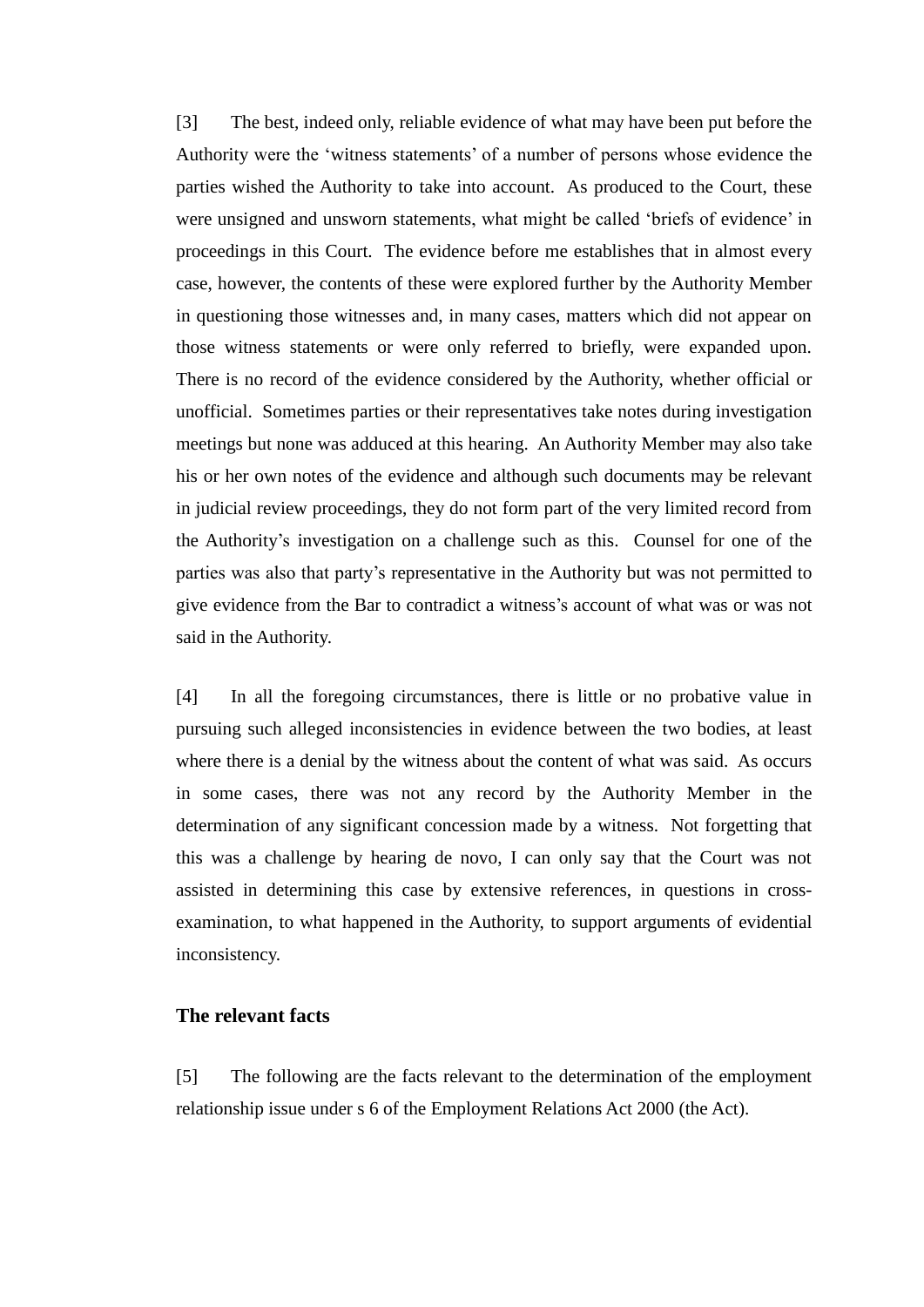[6] Franix is owned and operated by David Davies. Until the falling out over these events, Messrs Davies and Tozer had been friends for more than 40 years and often socialised, including with Mr Tozer's wife, Leeanne Tozer, and more recently with Mr Davies' partner, Lynette Phillips. Messrs Davies and Tozer often discussed business and family matters between themselves.

[7] For most of his working life, Mr Tozer had been associated with his family's removals transport company, Modern Movers Limited (Modern Movers). Mr Tozer was a director of Modern Movers for many years and, over the 40 or so years of his association with that family company, gained relevant small business experience. Modern Movers is said to have engaged, at different times, staff as both employees and "owner drivers"; that is, not as employees of Modern Movers.

[8] Franix is based in Auckland and is a residential and commercial premises construction company involved in a broad range of work, including alterations, renovations, maintenance, refurbishment, carpentry, joinery, drainage, and electrical installation. At the relevant times it consisted of a core group of management or administrative staff (including Mr Davies and, more recently, Ms Phillips), together with a broader on-call workforce consisting of qualified specialist contractors whom it engaged regularly but intermittently as its needs arose.

[9] In 2011-2012 Mr Davies and Ms Phillips were looking to make a lifestyle change which would include living some distance from Auckland and decreasing their day-to-day involvement in the running of Franix. As it transpired, they purchased a rural property near Matamata and spent up to five days per week living and working there, returning to Auckland for Franix's two busiest days each week. Mr Davies continued to deal with Franix's business both electronically from Matamata and, for property inspection and quotation purposes on those two days per week, in Auckland. However, change necessitated the delegation of much of the business's day–to-day work to an office or administrative manager based at, or out of, the business's premises in the suburb of Mount Wellington.

[10] In early 2012, following the departure of Franix's previous office manager, Mr Davies asked Mr Tozer if the latter might be interested in managing aspects of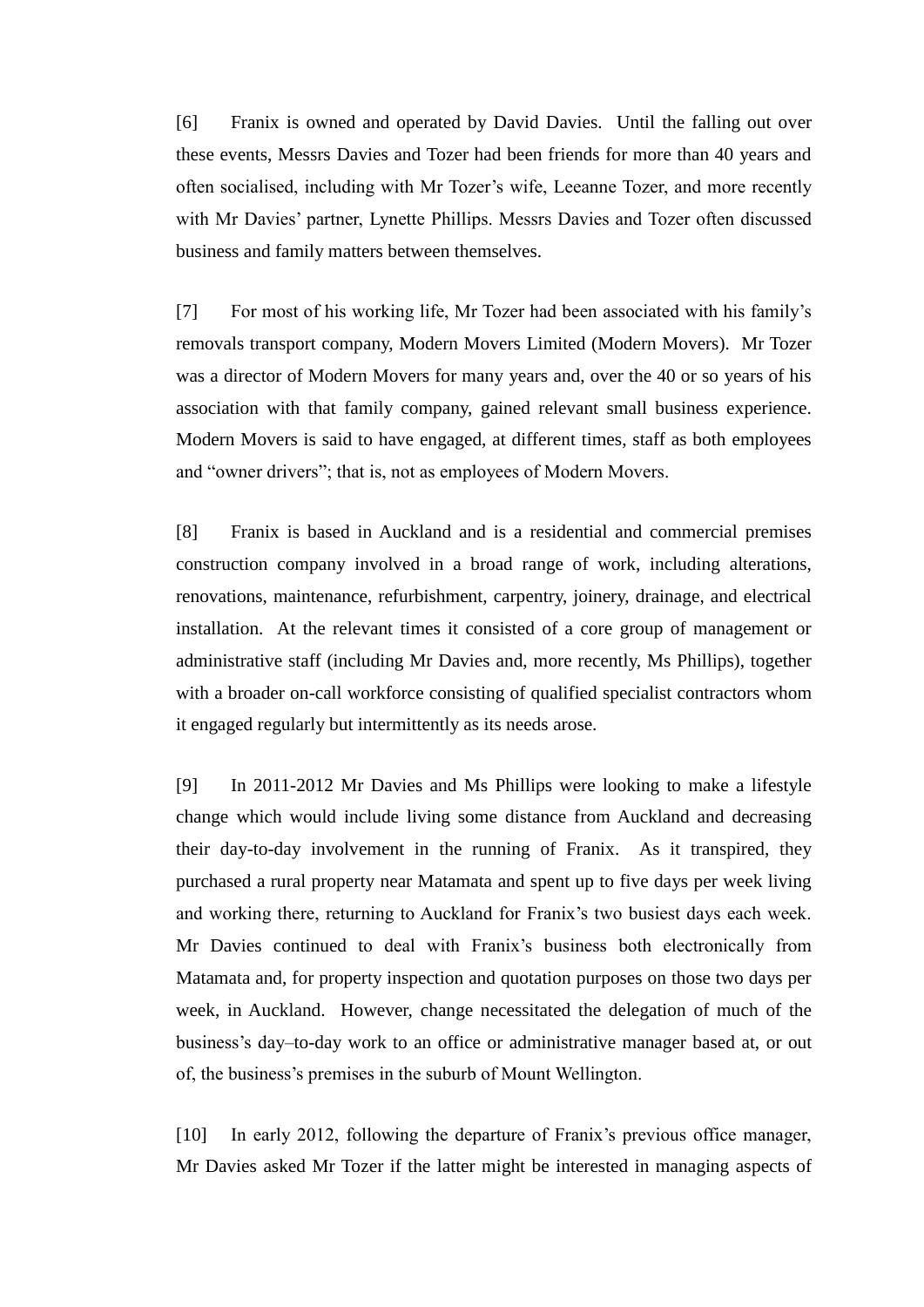Franix's business. Despite Mr Davies's awareness that Mr Tozer had no background in the construction industry, Mr Davies considered that Mr Tozer's general business experience would be suitable for a general managerial role at Franix. Mr Davies initiated discussions with Mr Tozer to this effect. I find that, contrary to the plaintiff's evidence, they did not deal expressly with the nature of any relationship that might be formed, although they did cover the issue of remuneration including an hourly rate and that GST would be added to this. Mr Tozer agreed to take on the general managerial role at Franix and indeed began work almost immediately after the parties agreed informally to this arrangement. It was agreed that Mr Tozer would be paid an hourly rate (\$30 plus GST), which occurred for the first two weeks, but this then changed to a daily figure of \$300 (plus GST).

[11] Mr Tozer's role at Franix was to oversee and administer the activities of subcontractors, manage subcontractors' charges, collate materials, handle invoices generated in relation to particular jobs being undertaken by Franix, and deal with telephone calls to and from Franix's clients. Mr Tozer performed these duties principally at Franix's office but also went to its building sites and to suppliers' premises as required. Mr Tozer's day-to-day work was in business and office management. He organised building projects, liaised with subcontractors and dealt with the important matter of invoicing customers and managing finances. Mr Tozer was under the direction of Mr Davies and was required to perform his tasks as directed by Franix. He did so by attending at Franix's office on a daily basis. Excluded from Mr Tozer's responsibilities was the task of quoting for jobs and creating reports on them. This work was undertaken by Mr Davies and by another member of the staff, Antony Mifsud-Houghton.

[12] At the outset, Mr Tozer filled in timesheets for the hours worked over the first couple of weeks and gave Franix minimal and crude invoices for amounts calculated for those hours at the rate of \$30 per hour (plus GST). After the first two weeks of his involvement with Franix, however, Mr Tozer then invoiced the company weekly at the set rate of \$300 per day (plus GST). These invoices were even more informal and minimalist, although they were not ever queried by Franix. It paid these invoices without question for the balance of Mr Tozer's time at Franix.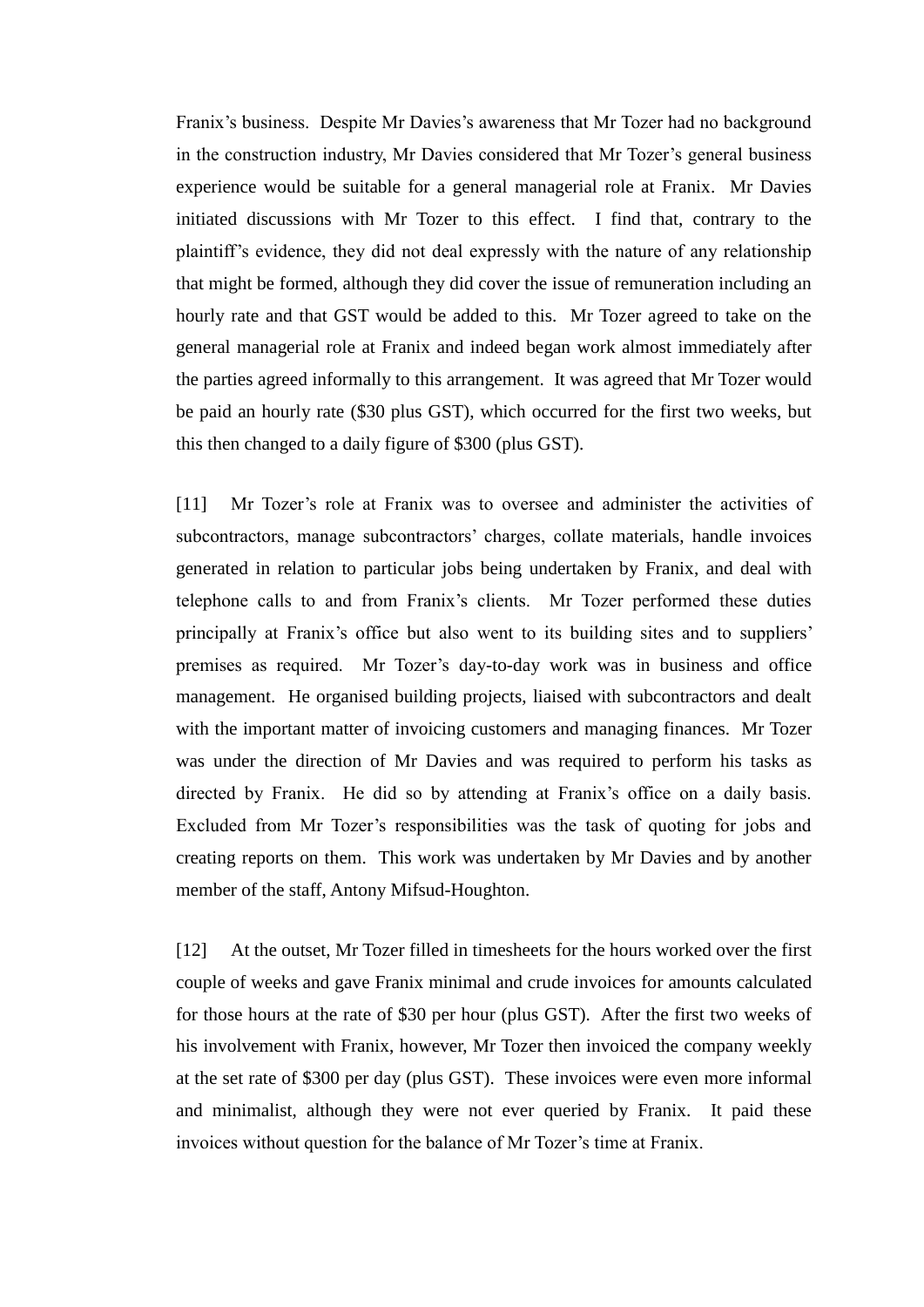[13] Within a short time of Mr Tozer starting work, Franix had also engaged Mrs Tozer for the purpose of setting up a new initiative proposed by Mr Davies, the creation of a Licensed Building Practitioners Directory. Mrs Tozer agreed to do so and started immediately at the rate of \$20 (plus GST) per hour. The Tozers rendered a combined weekly invoice to Franix. Those invoices were in the name of a company owned and operated by the Tozers primarily for the purpose of managing a rental property, Brylee Investments Limited (Brylee).

[14] Payment of the Brylee invoices was made by Franix to one of the Tozers' (or Tozer associated) three or four bank accounts which were personal accounts either in the Tozers' joint or individual names, although one was also in the name of the Tozer Family Trust. The decision about which of the Tozers' multiple bank accounts was to be the recipient of each week's payment from Franix was made by the Tozers advising Franix, and varied depending on their various financial commitments. Franix did not question this practice and always paid as directed by Mr Tozer.

[15] Mrs Tozer's work finished at the end of 2012 by agreement because there was insufficient of it to keep her occupied. Mr Tozer continued to submit weekly invoices for \$300 (plus GST) per day worked. If a week day was not worked by him (for example, on a public holiday), Mr Tozer's invoice for that week omitted reference to the non-worked day. A similar invoicing practice prevailed when he took holidays.

## **A written 'agreement'?**

[16] The plaintiff asserts the existence of a written agreement between the parties which determined the status of their relationship. It is, however, unable to produce the original or a copy of this agreement. At best, from the plaintiff's point of view, it says that the written agreement was in a standard form (a generic copy of which was produced to the Court), one original of which it says was signed by Mr Tozer and was kept by it in an office filing cabinet from whence it has subsequently disappeared.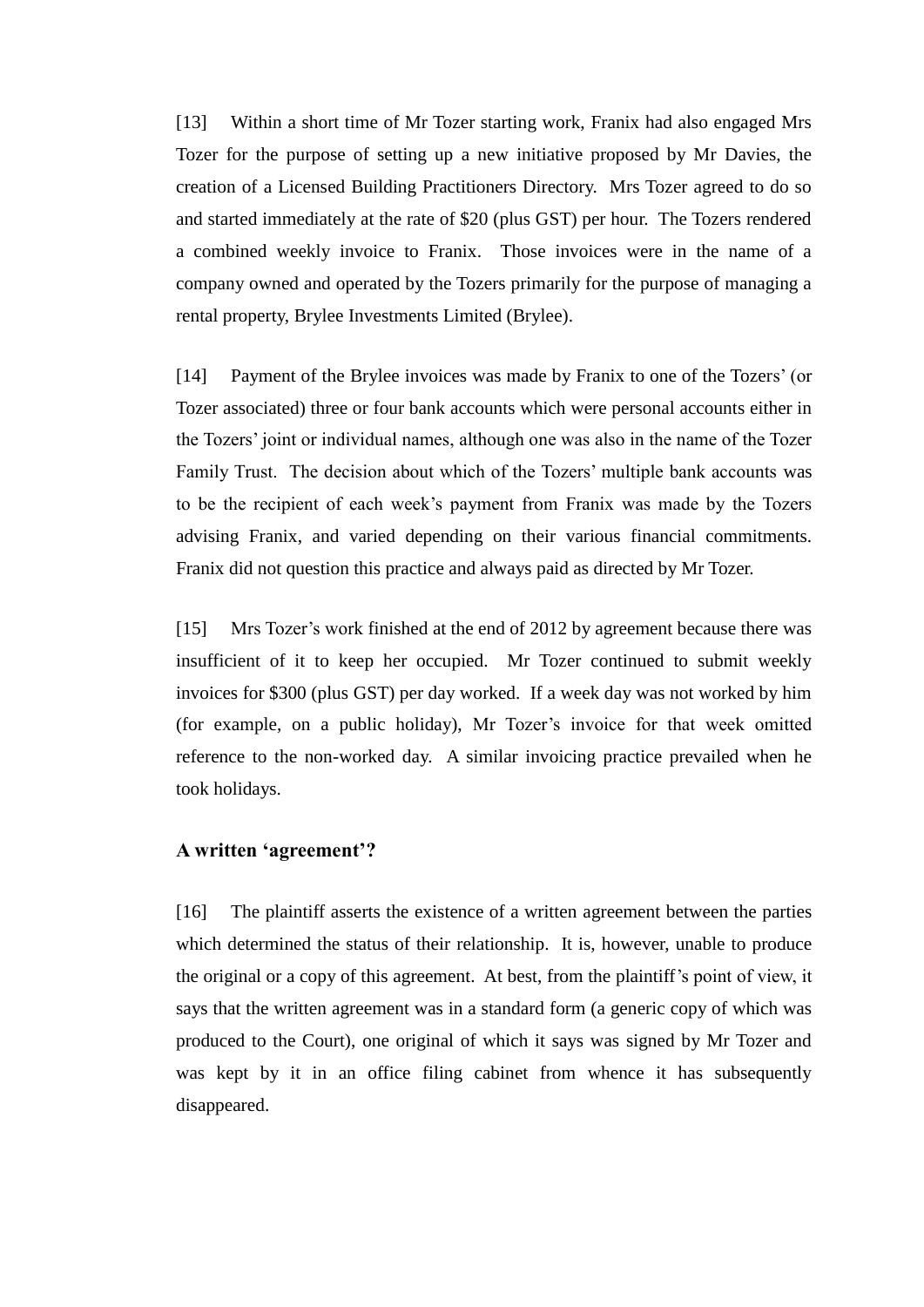[17] Mr Tozer, on the other hand, denies executing this or any other form of written agreement pertaining to his work for Franix.

[18] Franix's case is that shortly after Mr Tozer began work, as just described, Mr Davies provided him with a form of Franix's generic contract developed for the engagement of tradespersons on Franix's various projects. Despite the very different nature of the work to be performed by Mr Tozer, the generic form of contract was nevertheless unmodified by Mr Davies.

[19] As the proponent of it, the plaintiff has not met the onus of establishing the existence and content of such a written agreement. Even if it had, however, the form of agreement it says Mr Tozer executed was not one appropriate to his role with Franix. This form of generic agreement was one entered into between Franix and building or associated trades subcontractors to perform building, construction, or similar work for Franix on its clients' properties. However Mr Tozer was not a building or construction subcontractor: those persons were the electricians, plumbers, painters, and similar trades who or which were engaged by Franix as required for particular projects. Mr Tozer managed Franix's corporate operations, its business premises and its business systems, largely on a full-time basis. He was, in effect, Franix's office or operations manager with delegated, and sometimes sole, control over operational aspects of its business including dealings with those subcontractors for whom that was the relevant engagement agreement.

[20] So, even if I had found for the plaintiff that Mr Tozer executed the form of agreement as the plaintiff claims, this would have had little or no relevance in determining whether he was an employee of Franix. The company accepted, albeit tacitly, that its generic form of subcontractor agreement was inapplicable to Mr Tozer's work. Its case did not press, finally, its reliance on this form of written contract.

[21] In any event, I am satisfied that it is more probable, as Mr Tozer asserts, that he was engaged on an oral form of agreement, some of the terms of which were expressed orally and others of which were ascertainable by the performance of his work for Franix.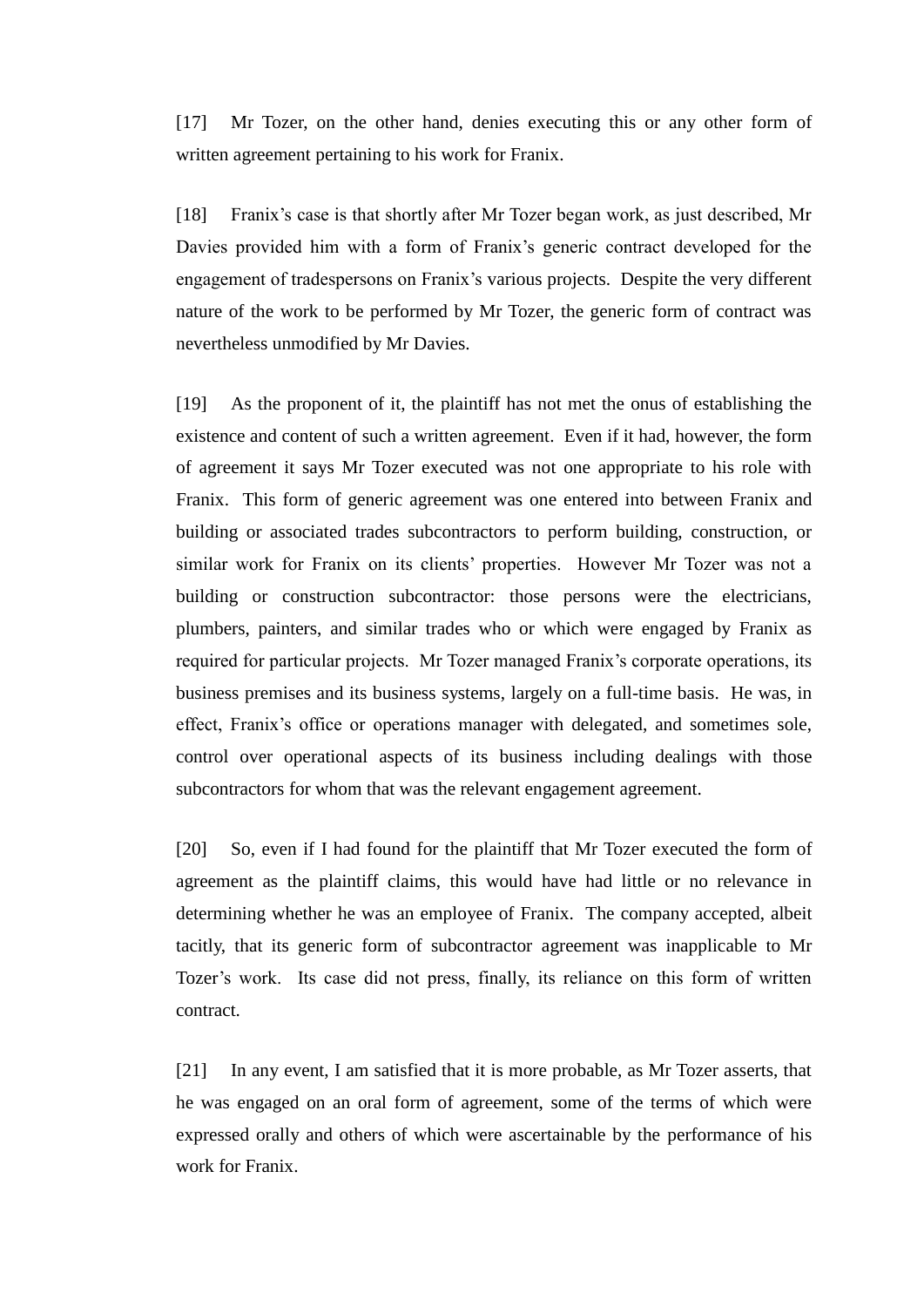[22] The parties' oral agreement included that the defendant would conduct those operations of Franix's business delegated to him by the company or, in the temporary absence of Mr Davies, its day-to-day operations. Mr Tozer was required to ensure that the business's yard and office in Mount Wellington were opened up no later than 7.30 am on each week day and to ensure that subcontractors who gathered there to be allocated work were despatched promptly for that purpose. Likewise, at the end of each week day, it was Mr Tozer's responsibility to ensure that the office and yard premises were secured. Although others sometimes did so, it was Mr Tozer's job to ensure this was done. In between those times, the plaintiff's expectations of Mr Tozer were flexible and, to some extent, reactive to events which arose during each day. These could include making site deliveries, repairs and maintenance (particularly to vehicles), and dealing with the myriad of inquiries and issues from customers and subcontractors. Mr Tozer's duties did not, however, include dealing with initial customer inquiries, quoting for work, or the rendering of accounts to customers. These remained the province of Mr Davies.

[23] It was agreed between the parties that these obligations would occupy Mr Tozer for about 10 hours per day on week days. The parties' initial agreement was that Mr Tozer would be paid \$30 per hour (plus GST) and that he would both complete timesheets and render invoices to the plaintiff for payment. After only a short time, the parties' remuneration practice varied that express term so that while still working 10-hour days when he did work, Mr Tozer then invoiced Franix for \$300 (plus GST) for each day worked by him. For a majority of his time at Franix, Mr Tozer invoiced the company for five days' work each week (\$1,500 plus GST) but on a not insignificant number of weeks, fewer than five days were invoiced for that work.

[24] It was agreed that Mr Tozer would work for Franix to allow Mr Davies and Ms Phillips to disengage from the day-to-day operations of the company, permitting them, as they did, to develop a property outside Auckland and to cut back generally on their previously constant operational involvement with the company. While Mr Davies remained in control of it and still dealt with the more significant elements of the company's business (quoting, inspecting, final invoicing and the like), much of this work was able to be carried out by him by telephone when he was some distance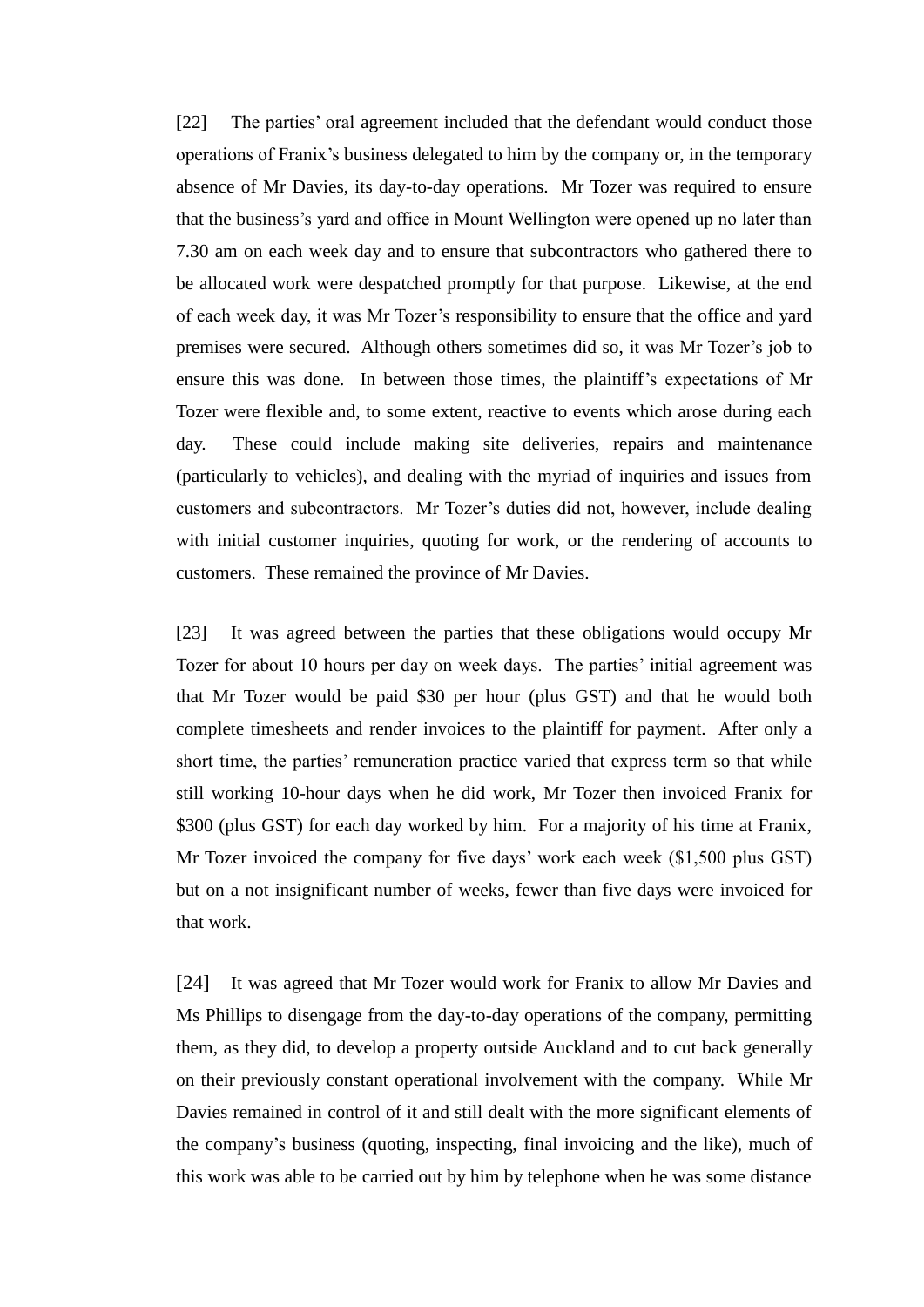away from Auckland and otherwise on those occasions when he was back in Auckland.

#### **Payment**

[25] The method of remunerating Mr Tozer is the plaintiff's strongest indication that the nature of the parties' relationship was not one of employment. Mr Tozer prepared weekly invoices which contained a bare minimum of detail except to record that he had been engaged on Franix business for a specified number of days (up to five) at the rate of \$300 per day. These invoices were principally in the name of another company (Brylee Investments) or companies owned and operated by Mr Tozer for other purposes including the ownership of rental property. After Mrs Tozer began work in a part-time capacity in Franix's office, her hours were similarly charged at an hourly rate in the same invoices as Mr Tozer submitted.

[26] Mr Tozer told Franix (if not from week to week, then frequently in the course of working for the plaintiff) the bank account details to which payments were to be made. These bank accounts, too, were in the names of a variety of Tozer entities including companies and a family trust, but not ever in Mr Tozer's personal capacity. The reason for these complex and opaque financial arrangements appears to have been a long-running dispute that appeared likely to end up in litigation between Mr Tozer and other members of his family over the affairs of another family business. Mr Tozer was very keen that those others should not be able to find out about his income. There may also have been taxation advantages to Mr Tozer in these payment arrangements.

[27] The payment by GST-inclusive invoices may be a payment system indicative of an absence of an employment relationship and pointing to an independent contractual status instead. However, irrespective of its legitimacy, the arrangement of making remuneration payments to a variety of other entities through those other entities' own bank accounts does not really indicate that Mr Tozer was an independent contractor to Franix. Rather, it tends to illustrate an intention on the part of Mr Tozer to conceal his income from others and to evade the payment of tax on it. Franix allowed the perpetuation by Mr Tozer of those schemes by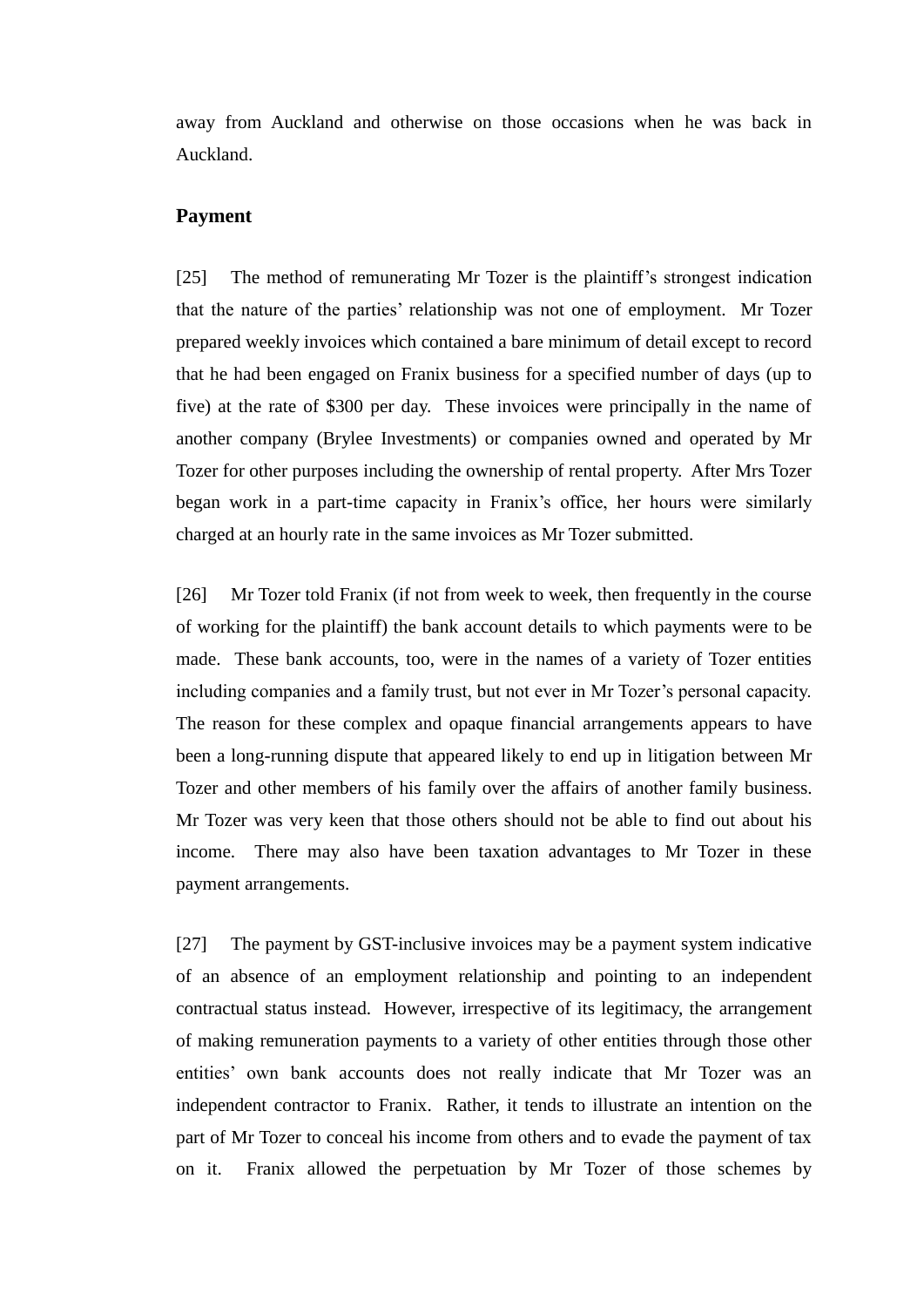acquiescence in them, but that stance does not determine the parties' intentions about whether Mr Tozer was to be, or was, engaged on a contract of service.

## **How did the contract operate in practice?**

[28] As agreed with Mr Davies, Mr Tozer either opened up the Franix yard each morning or was present shortly thereafter to deal with the daily activities of the company's trades' subcontractors who met at the premises to receive instructions, uplift materials, and to liaise generally with the company about the particular jobs to which they were assigned. Mr Tozer had in fact recommended this daily task to Mr Davies before he (Mr Tozer) was taken on, to ensure that Franix was not charged for any more than necessary down time by those subcontractors.

[29] Although less importantly, at the end of each working day, Mr Tozer was frequently present to ensure that the premises were in order and secured.

[30] Between those times, generally a period of 10 hours or so, Mr Tozer was engaged principally at the office on a variety of administrative tasks affecting the business and the work being performed at customers' sites. On occasions, he would be away from the office either at those sites or at suppliers' premises (and sometimes both) to ensure continuity of work by the company's subcontractors. Although Mr Tozer did not undertake initial engagements with customers or prepare and present quotations for work to be done, he handled a range of other office and company administrative tasks, especially during those increasing and lengthy periods when Mr Davies and Ms Phillips were absent each week.

[31] Mr Tozer was not engaged "on the tools"; that is he did not undertake building or associated work which was performed by skilled subcontractors.

[32] Franix had a fluctuating workload during Mr Tozer's time there and there were periods when there was either little to be done immediately, or Franix's work could be re-timed to suit Mr Tozer's convenience. On these occasions he undertook a range of ad hoc attendances and other work for himself. These were largely of the sort that most staff are able to fit into or around a working day, for which he did not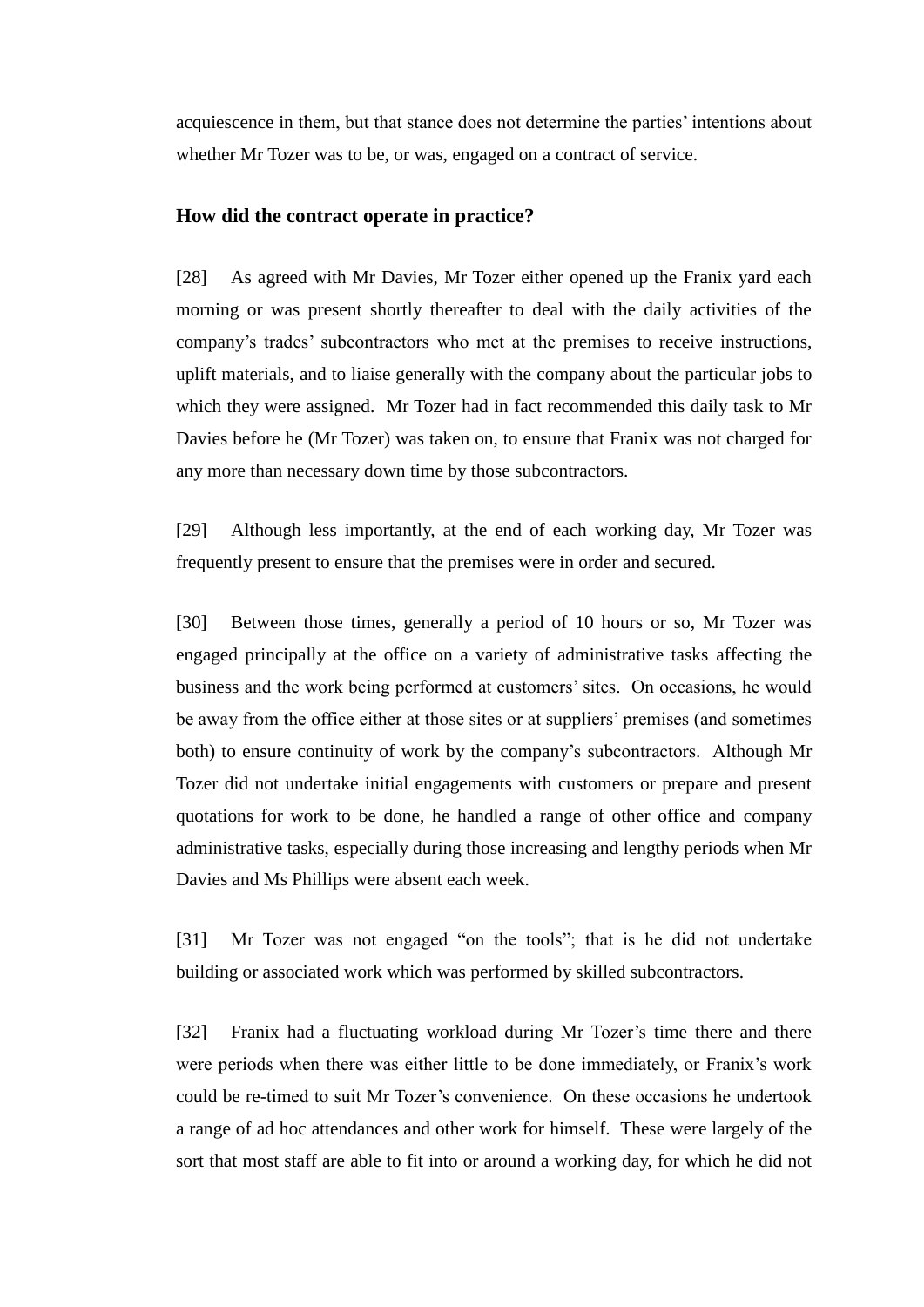require express permission to be absent and about which Mr Davies was unconcerned at the time. There were also some extraordinary attendances including in relation to the family dispute and potential litigation in which Mr Tozer was involved, but my assessment of these is that they were relatively minor in the overall scheme of his working day. Further, there were times when Mr Tozer worked beyond his notional 10 hour day or at weekends, which tended to compensate for those periods during working hours when he used his time for himself.

[33] There was one matter addressed particularly in evidence which the plaintiff said indicated that Mr Tozer was in business on his own account and for his own advancement. This related to contact that he made with a building inspection franchisor known as Habit, based in Wellington, to discuss the possibility of becoming a franchisee. The plaintiff's case was that Mr Tozer did so with a view to purchasing that franchise for himself, whereas Mr Tozer said that the inquiries that he made were on behalf of Franix, even though, at that preliminary stage, he had not discussed with Mr Davies the possibility of the plaintiff entering into such a franchise arrangement. In any event, the discussions with Habit went no further. On balance, I accept Mr Tozer's evidence that these discussions were not indicative of either Mr Tozer engaging in business on his own account contemporaneously with his work for Franix, or as an alternative to working for Franix. Although he no doubt learned things about the building trade from his time at Franix, Mr Tozer's skill and experience, which might have been appropriate for the operation of a building inspection company, was probably insufficient. I accept that Mr Tozer made contact with Habit to explore the possibilities of an association between it and Franix.

[34] Such time records as Mr Tozer maintained, especially at the commencement of his engagement, were minimal at best and at the latter stages, probably nonexistent. He rendered invoices consistently for 10 hour days on those days which he actually worked, irrespective of the precise length of time worked, and these were accepted equally consistently, and without question by Franix. All invoices were calculated at the rate of \$300 (plus GST) for a day's work, representing a notional 10 hours at \$30 per hour as had been agreed originally between Messrs Davies and Tozer.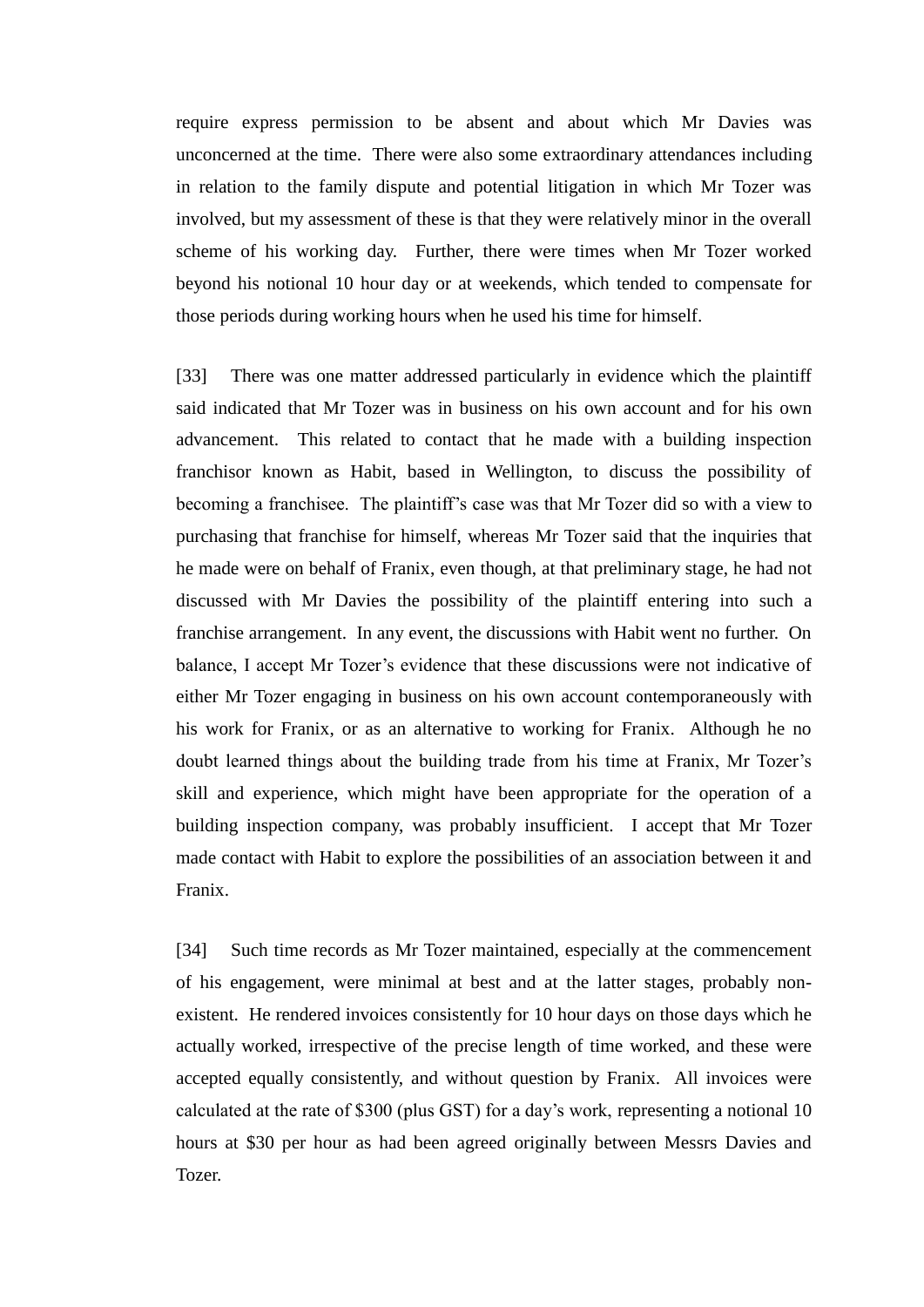## **Control**

[35] In practice, Mr Tozer exercised considerable autonomy as to how his working days were organised and when he performed at least some of the tasks expected of him. Nevertheless, Franix retained control in the sense that he was expected to be able to commit himself completely to Franix's work for a span of about 10 hours on each day that the company was working. This was from Monday to Friday of each week but excluded public holidays. Mr Tozer had no set quantity of annual holidays, but, rather, arranged leave as and when he wished to do so and as was agreed to by Franix. This was not paid leave or otherwise apparently subject to the Holiday Act 2003 or any contractual expectation.

[36] Ultimately, Mr Davies for Franix retained the ability to direct Mr Tozer as to what he did, how and when; and the defendant was answerable to Mr Davies for the nature and quality of his work.

[37] The defendant's work was controlled by the plaintiff in a manner more consistent with employment than with a contract for services.

#### **Integration**

[38] Mr Tozer was not carrying on a business on his own account when working for Franix. His work was performed at its premises using its equipment. He was provided with a mobile phone by Franix and, on occasions, operated its appliances and equipment. He had none of his own that he used in connection with his work for Franix. Mr Tozer was provided with a Franix business card that described him as "Manager", the agreed purpose of which was to impress upon customers, suppliers, and others that he was authorised to represent Franix in his dealings with them. I am satisfied that to a reasonable outside observer of the company, Mr Tozer would have appeared to have been a senior managerial employee of the company and not an independent contractor to it in the way that its tradespeople were.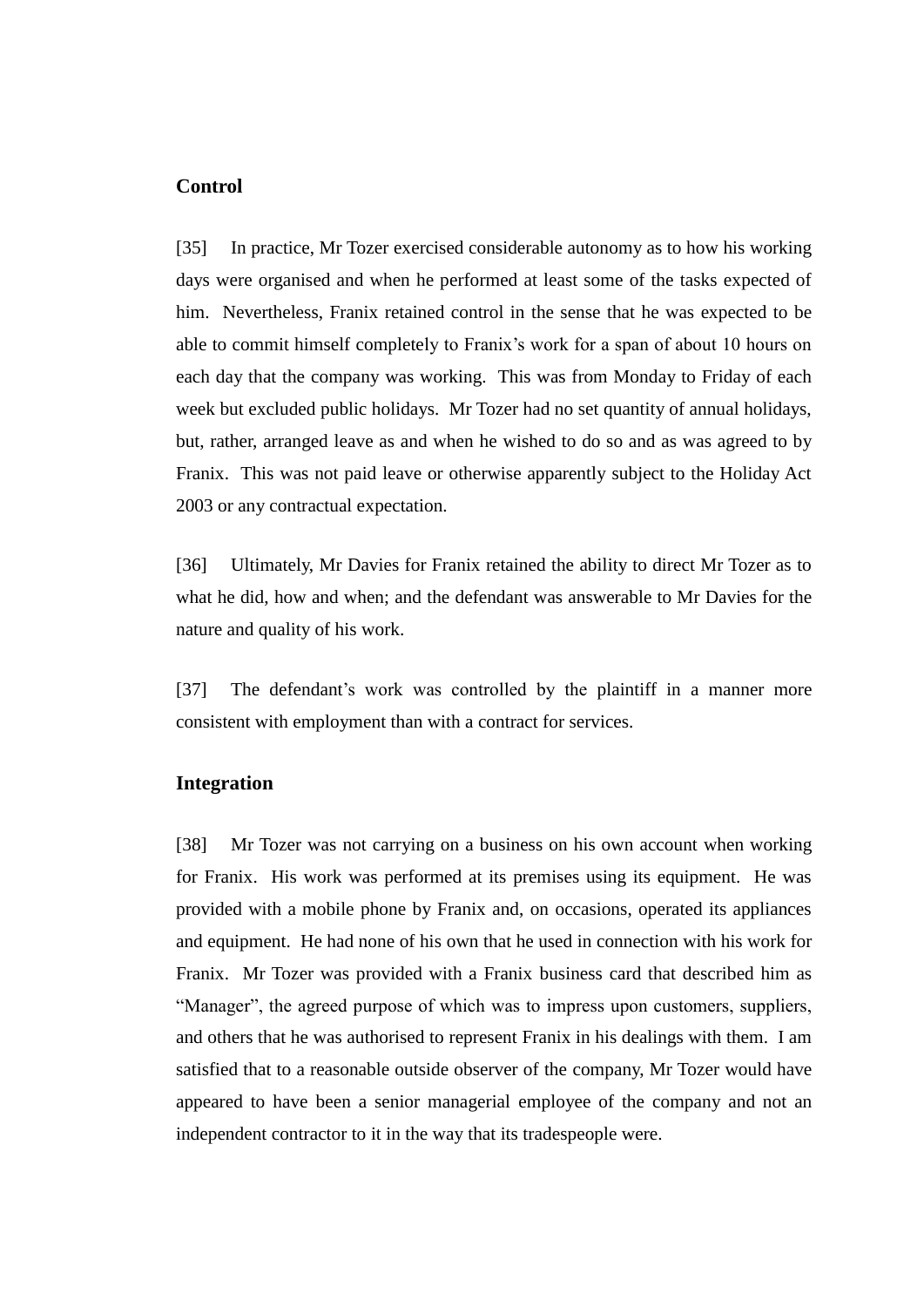#### **The fundamental test**

[39] In some respects this is the mirror image of the integration test and the same considerations apply to each. Mr Tozer was not able to profit from the work performed by him to any greater degree than his fixed rate of remuneration allowed. I am satisfied that, despite Mr Davies' assertions to the contrary, Franix contracted for Mr Tozer's personal services. It would not have agreed to Mr Tozer's substitution of another person of Mr Tozer's choosing to perform his work. Rather, what happened in practice, if someone was absent, was that the remaining office and managerial staff of the company covered that person's work for the period of their absence as, for example, when Mr Tozer took pre-approved holidays.

#### **Industry practice**

[40] There was no evidence about this. Although Mr Davies was insistent that he wished everyone working for Franix to be an independent contractor and not an employee, this did not extend to evidence of what happens in other similar business. Although it would have been possible technically and lawfully for Mr Tozer to have performed the work he did as an independent contractor, it was equally feasible for him to do so as an employee. That is a neutral factor in the case and nothing is added to it in respect of industry practice.

#### **Case law**

 $\overline{a}$ 

[41] Reliance on detailed factual comparisons with cases decided previously under s 6, as counsel for the plaintiff urged upon me, is misplaced and unhelpful. Application to the particular circumstances of this case of principles enunciated in such leading authorities as *Bryson v Three Foot Six Ltd*,<sup>2</sup> together with application of the statutory test of the "real nature" of the relationship, is determinative of the case on its unique facts. In this and other cases which reach the Authority and the Court, there will inevitably be factors which arguably point either to the existence of a

<sup>2</sup> *Bryson v Three Foot Six* [2003] 1 ERNZ 581 (EmpC).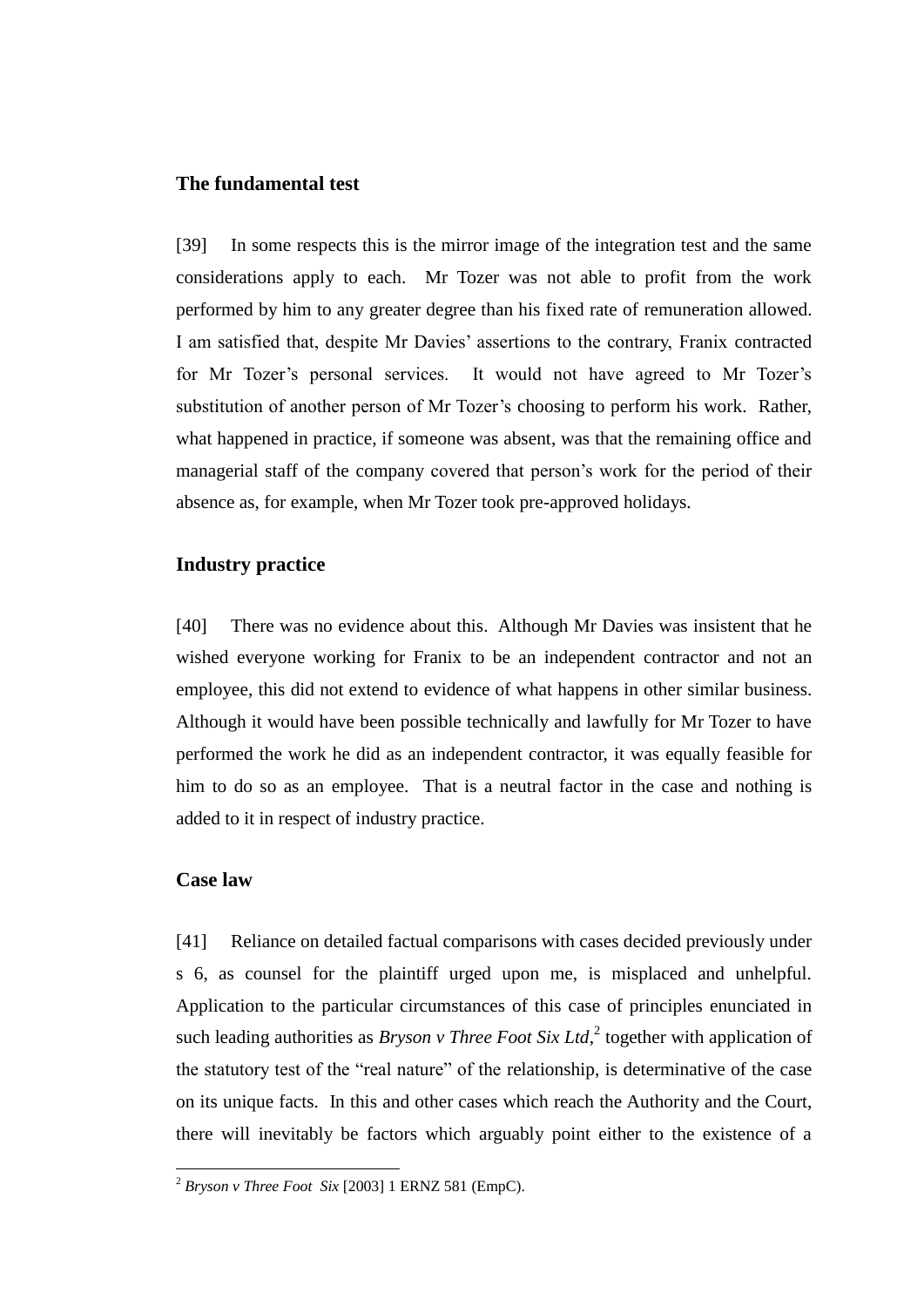contract of service or to some other contractual relationship. Deciding such cases is an exercise in determining the real nature of the relationship by evaluating and balancing the significance of those opposing considerations. In these circumstances, I do not purpose to pursue further the comparative factual analyses undertaken by counsel, particularly for Franix.

[42] Because of its reliance on the legal principles emanating from decided cases, it is appropriate to consider and address these cases. I will not examine the leading judgment of the Supreme Court in *Bryson* v *Three Foot Six Limited (No 2)*<sup>3</sup> in respect of which counsel agreed this Court must follow, except to set out the following passage from the judgment of the Supreme Court: $4$ 

"All relevant matters" certainly include the written and oral terms of the contract between the parties, which will usually contain indications of their common intention concerning the status of their relationship. They will also include any divergences from or supplementation of those terms and conditions which are apparent in the way in which the relationship has operated in practice. It is important that the Court or the Authority should consider the way in which the parties have actually behaved in implementing their contract. How their relationship operates in practice is crucial to a determination of its real nature. "All relevant matters" equally clearly requires the Court or the Authority to have regard to features of control and integration and to whether the contracted person has been effectively working on his or her own account (the fundamental test), which were important determinants of the relationship at common law. It is not until the Court or Authority has examined the terms and conditions of the contract and the way in which it actually operated in practice, that it will usually be possible to examine the relationship in light of the control, integration and fundamental tests. Hence the importance, stressed in TNT, of analysing the contractual rights and obligations.

[43] The first subsequent judgment of this Court is relied on by counsel is *The Chief of Defence Force v Ross-Taylor.*<sup>5</sup> That was the case of a registered medical practitioner who worked in that capacity at the naval hospital. The engagement in that case was evidenced by a carefully drafted and carefully considered written agreement which provided expressly that the arrangement was to be a contract for services. The practitioner had previously both run her own private practice and operated as an independent locum tenens. She had conducted her own private medical practice using the naval hospital facilities. Factually, there were a number

 $\overline{a}$ 

<sup>3</sup> *Bryson* v *Three Foot Six Limited (No 2)* [2005] ERNZ 372.

 $4\bar{A}t$  [32].

<sup>5</sup> *The Chief of Defence Force v Ross-Taylor* [2010] NZEmpC 22.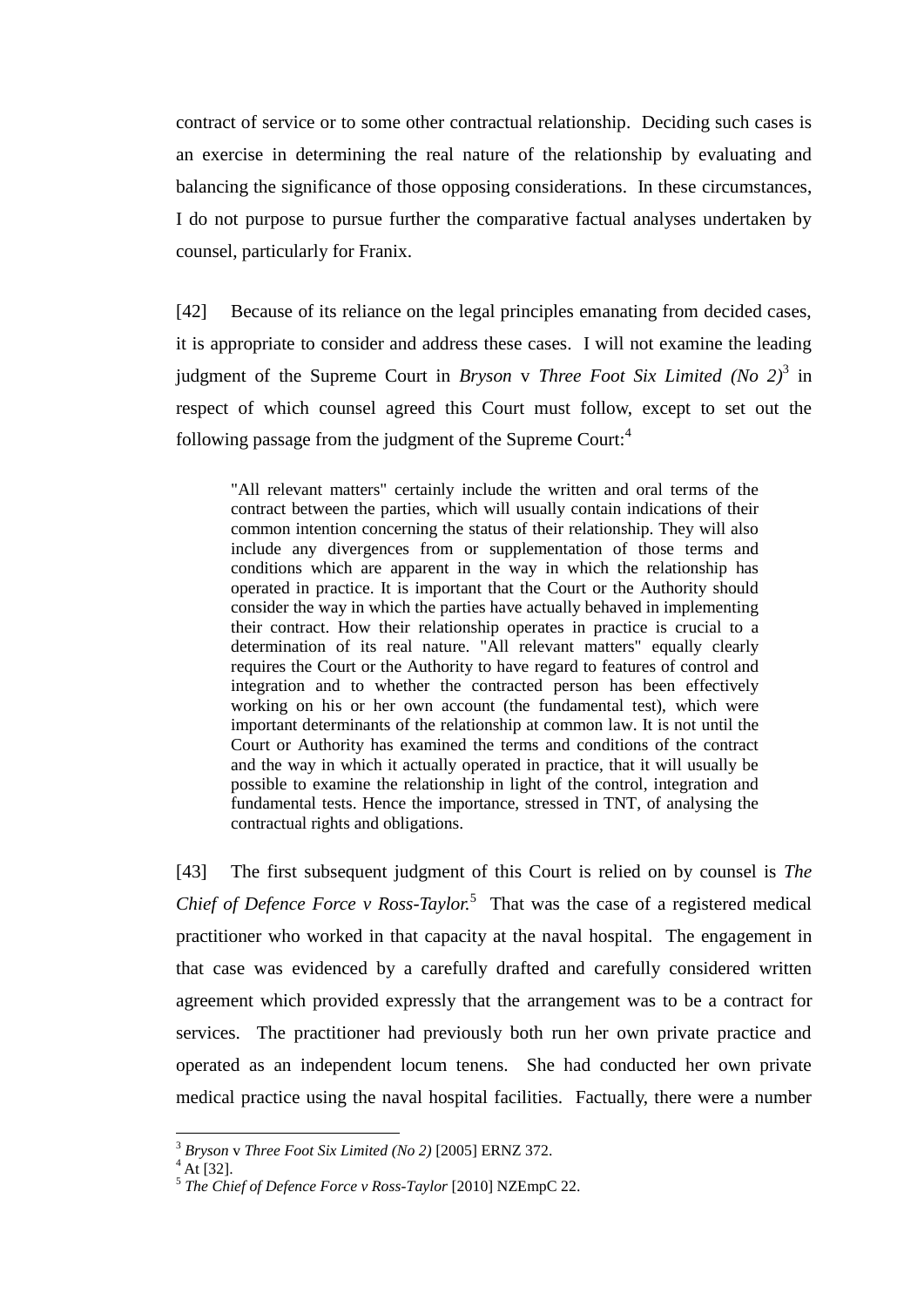of other indicia of both the relevant contract between the parties and the working arrangements which pointed substantially against the existence of a contract of service.

[44] That judgment is clearly distinguishable on its facts from the present case and, if anything, reaffirms the judicial observation that such cases are "intensely factual" and determined accordingly.<sup>6</sup>

[45] The earlier judgment of the Court of Appeal in *Telecom South Ltd v Post Office Union (Inc)*<sup>7</sup> was referred to in the judgment in *Ross-Taylor. Telecom South* supports Mr Tozer's position on the strongest argument for Franix addressing the remuneration arrangements in this case. Although the judgment in *Telecom South* preceded s 6 of the Act, it nevertheless addresses what is still a significant consideration, remuneration arrangements. Bisson J, in an observation which is obiter, noted an express provision of the parties' contract. This provided that remuneration would be paid as a monthly contract fee (plus GST) on the production of an invoice. The employee was to be responsible for all taxes on a self-employed basis and the employer was entitled to recover Goods and Services Tax for these payments of "consultancy fees". The employer accepted no responsibility or liability for any matters concerning income or other taxes. The Judge noted that this provision had been introduced into the contract at the request of the employee on the advice of his accountant in relation to the employee's limited liability company through which the remuneration was channelled. While acknowledging that "I am satisfied that the arrangement reached between the parties as to the manner of payment of remuneration in this case did not change the fundamental relationship of a contract of service", the Judge sounded a word of warning:<sup>8</sup>

… to those who seek to introduce taxation advantages into the terms of their employment that they may have to abide by the consequence that they be classed as self-employed and not as a worker for the purposes of s 216(2) of the Labour Relations Act 1987.

[46] I would put this case into the same category as the *Telecom South* case in that even an apparently significant indication of self-employment, such as these

 $\overline{a}$ 

<sup>6</sup> *Singh v Eric James and Associates Limited* [2010] NZEmpC 1 at [16].

<sup>7</sup> *Telecom South Ltd v Post Office Union (Inc)* [1992] 1 NZLR 275; [1992] 1 ERNZ 711 (CA).

 $8$  At 725.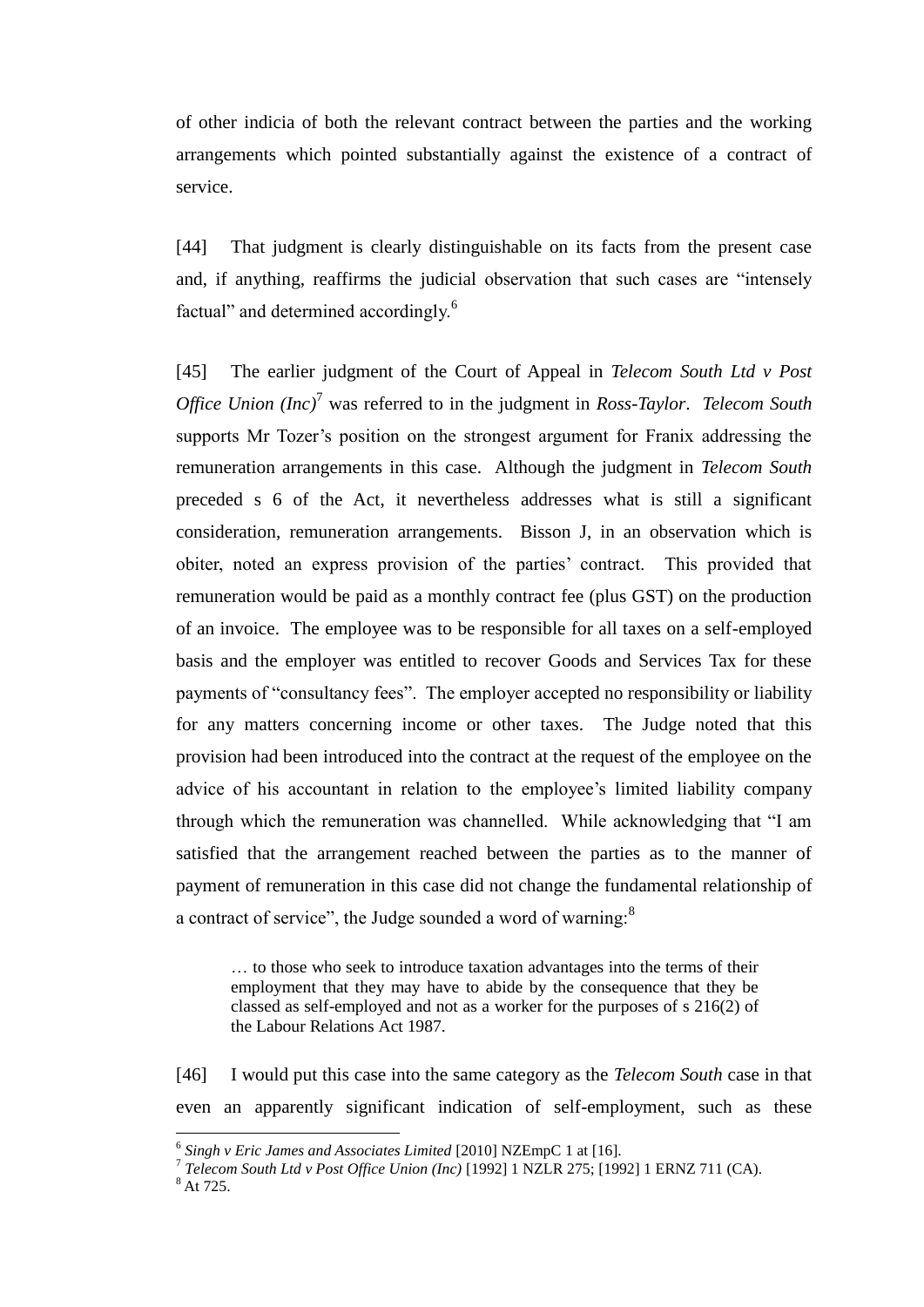remuneration arrangements, will not be decisive when balanced against other equally strong or stronger indicia of a contract of service as I have found and set out subsequently.

[47] Next, Ms Swarbrick relied substantially on the judgment of this Court in *Clark v Northland Hunt.*<sup>9</sup> Counsel emphasised the comments in that case in relation to the control test that the individual was left to his own devices, enjoyed a degree of autonomy, and could come and go as he pleased. Counsel submitted that Mr Tozer in this case operated very similarly in relation to his work with Franix.

[48] To the extent that a comparison is relevant, I would assess Mr Tozer's degree of autonomy to be significantly less than that found by the Court in the *Clark* case. Nevertheless, it is potentially dangerous to compare the unique facts of one case to another in relation to one test alone and to seek to draw analogies from that. I do not consider that reliance on the factual circumstances of the *Clark* case is influential in this decision.

[49] Next, in relation to the fundamental or economic reality test, Ms Swarbrick relied on the judgment of this Court in *Downey v New Zealand Greyhound Racing*  Association Inc.<sup>10</sup> Counsel submitted that this judgment is applicable in determining the fundamental test including, in particular, in relation to payment and taxation arrangements, GST registration, exclusivity of relationship and separate business accounts. Counsel's submission is that these factors should lead the Court to conclude that Mr Tozer was indeed in business on his own account. Those facts are, however, distinguishable between the cases.

[50] Mr Tozer was not himself GST registered although his property owning company through which some of his income was paid, was so registered. His was an exclusive working relationship with Franix. Apart from the not uncommon personal projects that many staff of businesses (whether employees or self-employed contractors) have, Mr Tozer worked exclusively for Franix. He did not have his own separate business accounts. Rather, as already noted, some of his income was

 $\overline{a}$ 

<sup>9</sup> *Clark v Northland Hunt Inc* (2006) 4 NZELR 23 (EmpC).

<sup>10</sup> *Downey v New Zealand Greyhound Racing Association Inc* (2006) 3 NZELR 501 (EmpC).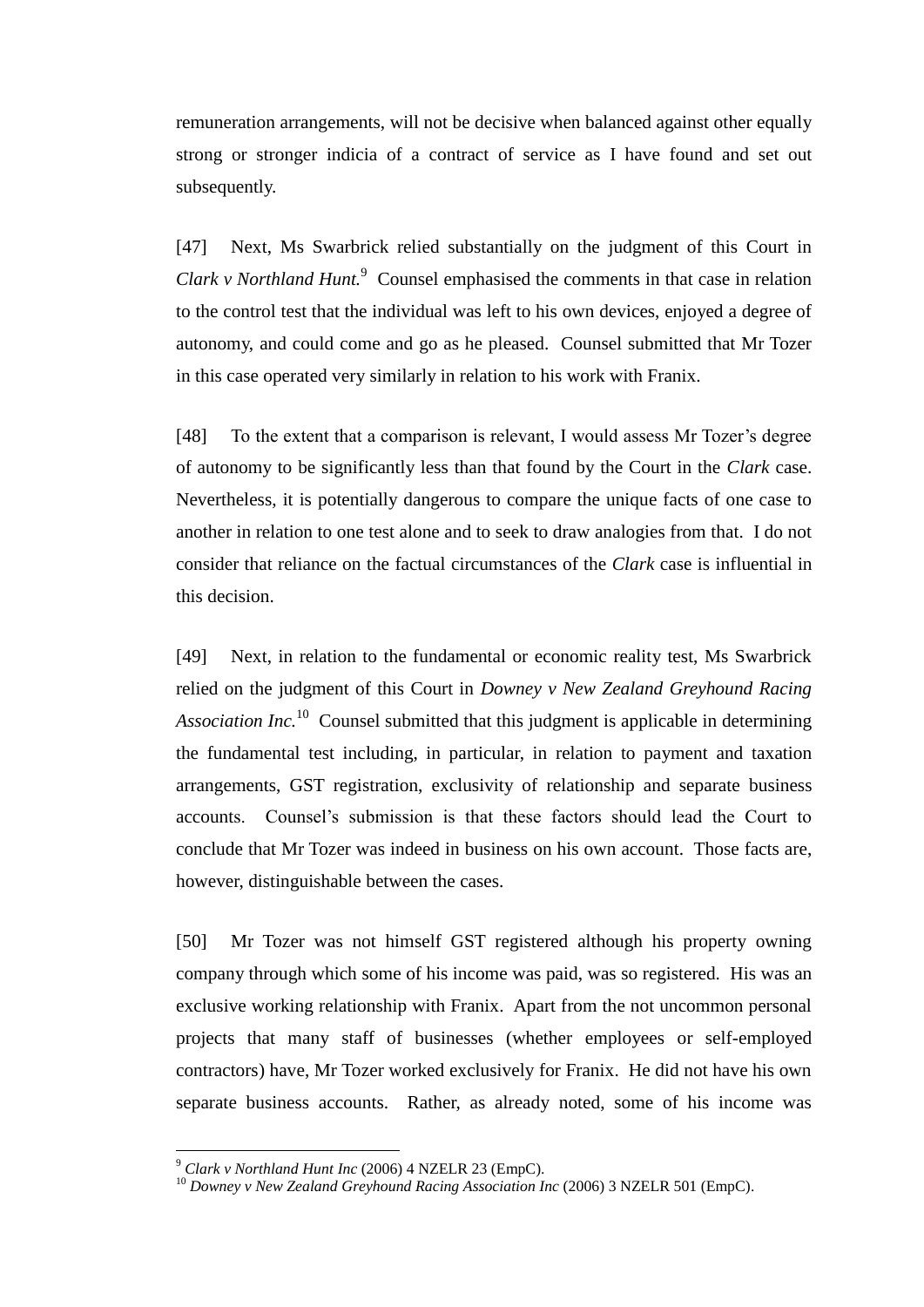channelled through a rental property owning company and the inference is that other elements of his income were paid to a family trust and perhaps other separate legal entities.

[51] Although the initial invoices submitted by Mr Tozer to Franix included what may have been a GST number, I conclude more probably that this was Mr Tozer's own Inland Revenue identification number. Had he registered personally for GST, it is likely that that would have also been his GST number but the evidence is that he did not do so. GST numbers on subsequent invoices were for a different entity.

## **Decision: Section 6(2)**

[52] The Court must determine the real nature of the relationship between Mr Tozer and Franix.

[53] Despite there being some indicia pointing more to the existence of a contract for services than to a contract of service (Mr Tozer's remuneration arrangements), the preponderance of relevant considerations points towards the reality of the relationship being one of employer and employee. Even those remuneration elements appearing to favour a contract for services can be seen more as an expression of Franix's intention to divest itself of any statutory responsibility for the performance of work by Mr Tozer. From Mr Tozer's point of view, such arrangements were an attempt to minimise his taxation obligations and to conceal, if not the fact then the extent of, his income from his creditors. They were devices used by both parties, albeit for different self-interested purposes.

[54] Those are, however, consequences that are not irremediable if, as the Court has concluded, there was a relationship of employer and employee. Franix's obligations to the Commissioner of Inland Revenue for accident compensation levies and other similar employment related obligations can be enforced retrospectively against it. So, too, can taxation obligations which ought to have been incurred by Mr Tozer but were not. So although it has sometimes been said in such circumstances that parties, and in particular persons such as Mr Tozer, should have to lie in the beds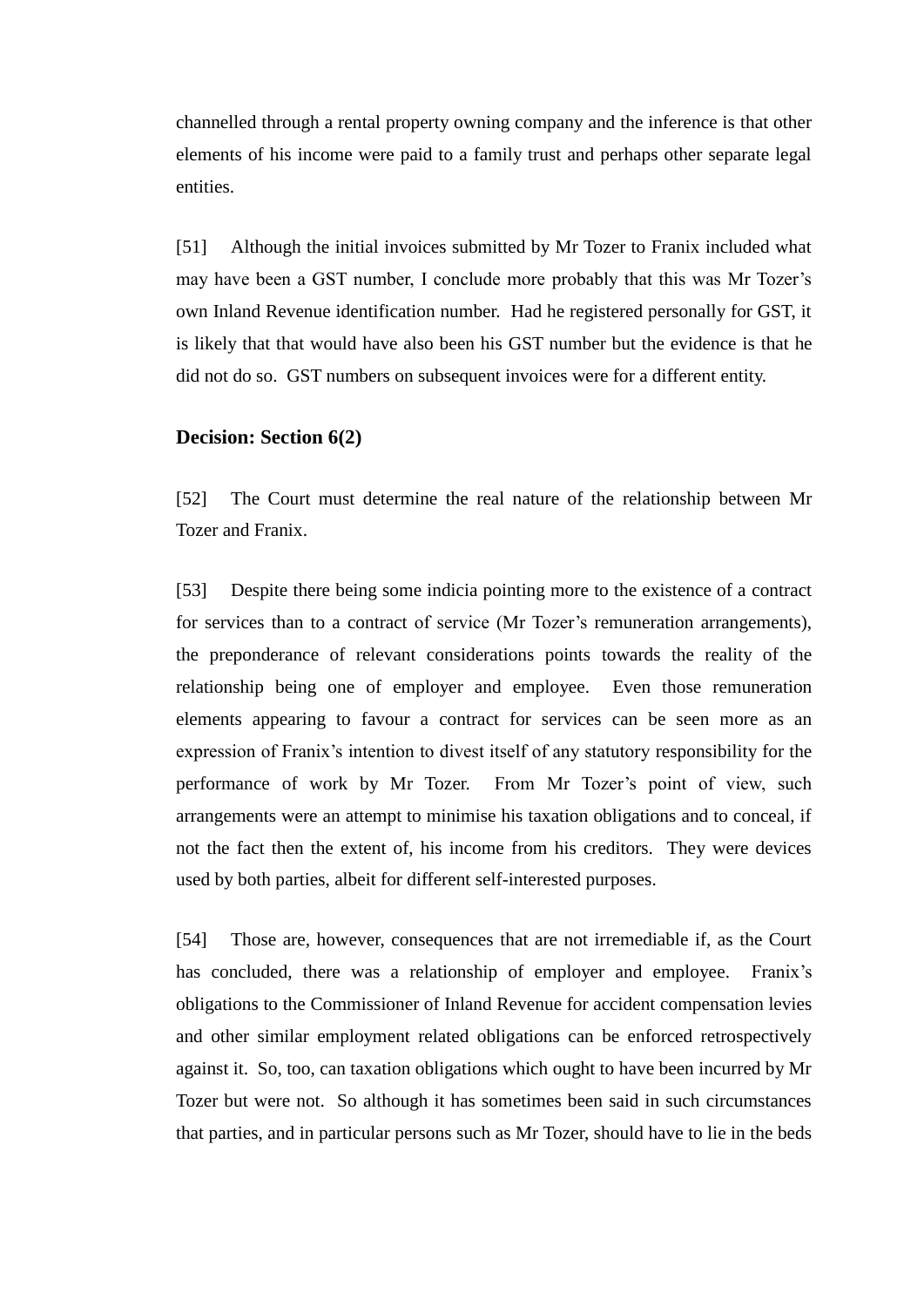they made, the reality is that such beds can be remade and wrongs righted subsequently if an employment relationship is found to have existed.

[55] While the Court must make its own decision on this challenge by hearing de novo and the determination of the Authority will be set aside automatically by the issuing of this judgment, I have reached the same conclusion as did the Authority on this preliminary status and jurisdictional question. At the times relevant to Mr Tozer's claims against Franix, the parties had a contract of service; that is they were in an employment relationship.

[56] Although the next step is for the Authority to commence its investigation into the merits of Mr Tozer's claims, I invite the parties to reflect and consider whether continued litigation will be the best outcome for both of them. I have already noted the very longstanding friendship between Messrs Davies and Tozer. This was not only ended by this dispute, but their personal enmity has driven their involvement in this and other litigation before the Disputes Tribunal over an item of relatively modest value and which also saw a complaint made to the Police.

[57] In these circumstances, and as a prerequisite to any recommencement by the Authority of its investigation, I direct the parties to mediation or further mediation pursuant to s 188 of the Act. As counsel will advise their parties, mediation can either be undertaken with the Mediation Service of the Ministry of Business, Innovation and Employment or with a privately arranged mediator. I will leave it to counsel to advise their clients of the pros and cons of each process. Mediation should not be confined to the issue in this litigation of Mr Tozer's claims to unjustified dismissal and unpaid remuneration. Attempts at settlement should encompass the other dispute or disputes between these parties including the matter which was before the Disputes Tribunal and may now, presumably, be the subject of a claim by Franix in the Authority, in the hope that this may be able to be included in any settlement reached in mediation or directly between the parties. If that is not possible, Mr Tozer may have the period of three months from the date of this judgment to apply by memorandum for the Court to settle the amount of the costs